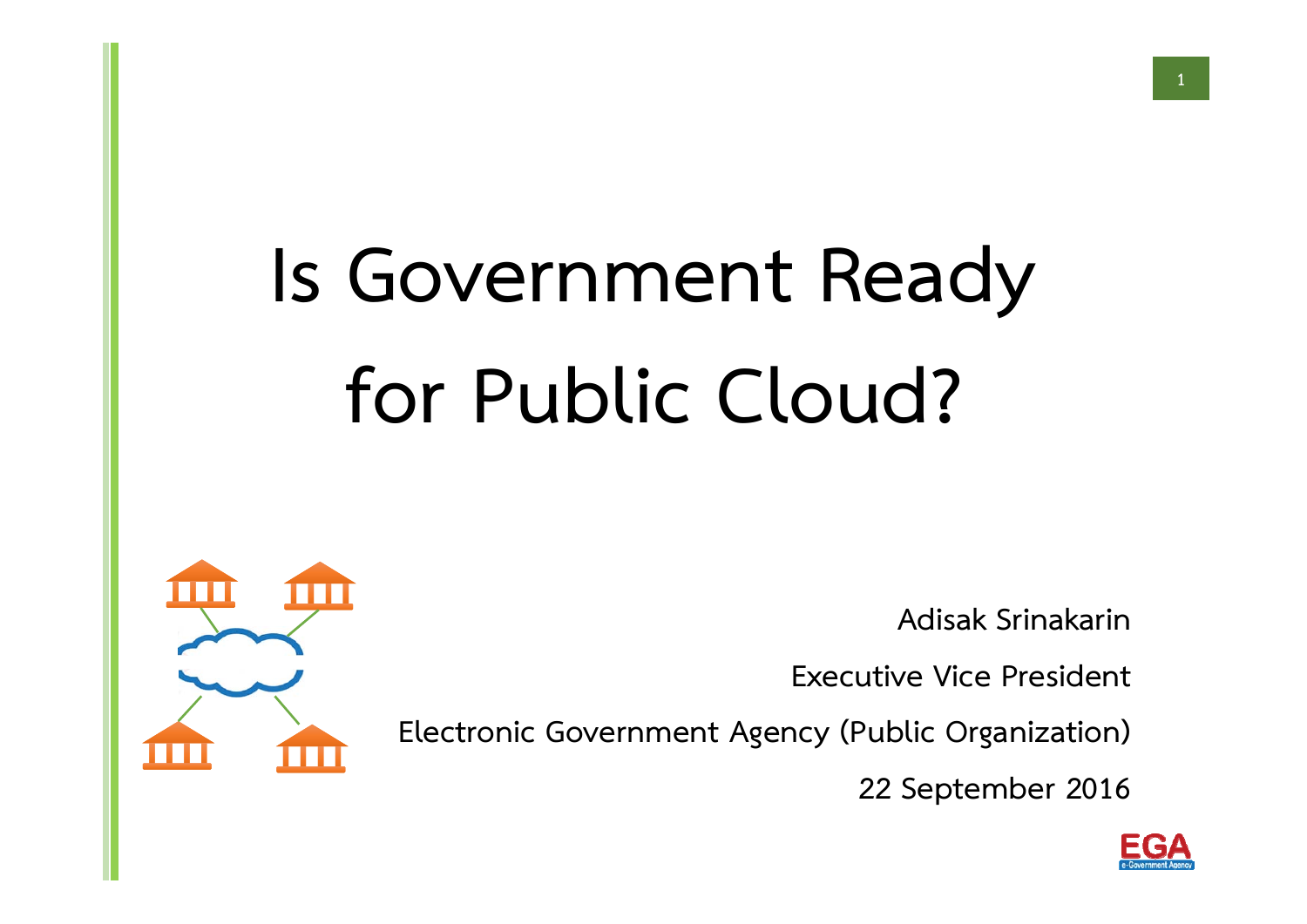#### **Government Cloud (G-Cloud)**



#### **Objective**

- **1) To reduce the redundancy in government budget proposals.**
- **2) To ensure the security system meets all current IT-related laws and standards.**
- **3) To ensure the system is adequately treated with proper management and maintenance from specialized experts for better levels of reliability and service availability.**

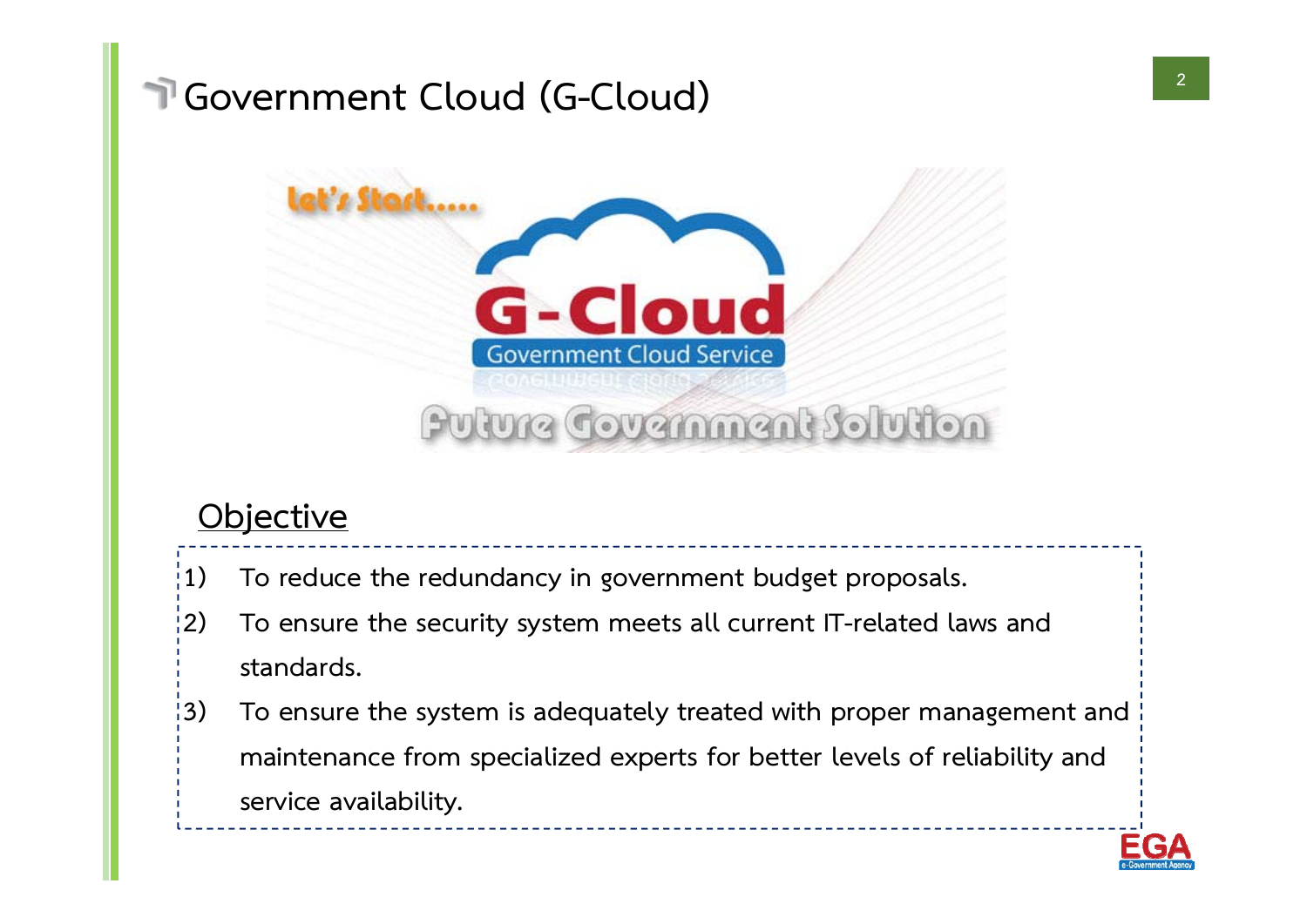#### **G-Cloud Scenario**



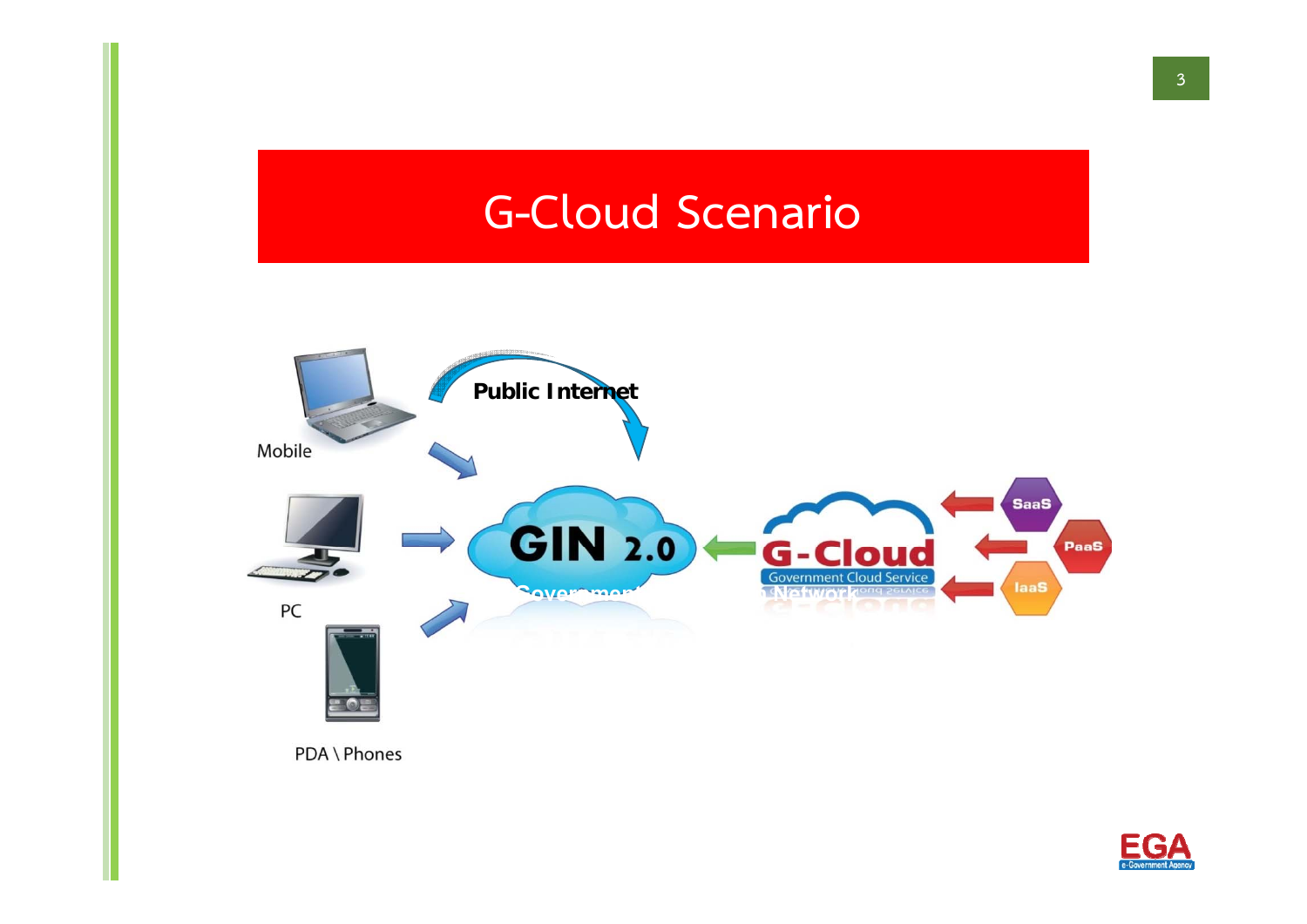#### **G-Cloud StandardReliability**

## **Security** • **Virtual Firewall** • **Antivirus SLA Uptime 99.5% < Guarantee Contact Center 24x7** • **NOC Monitoring**

#### **SLAs 99.5%**

- **Security**
- **Environment**
- **EGA Contact Center**
- Data Protecting
- **Vulnerability**

**Scan**

 $\blacksquare$ **Backup System**

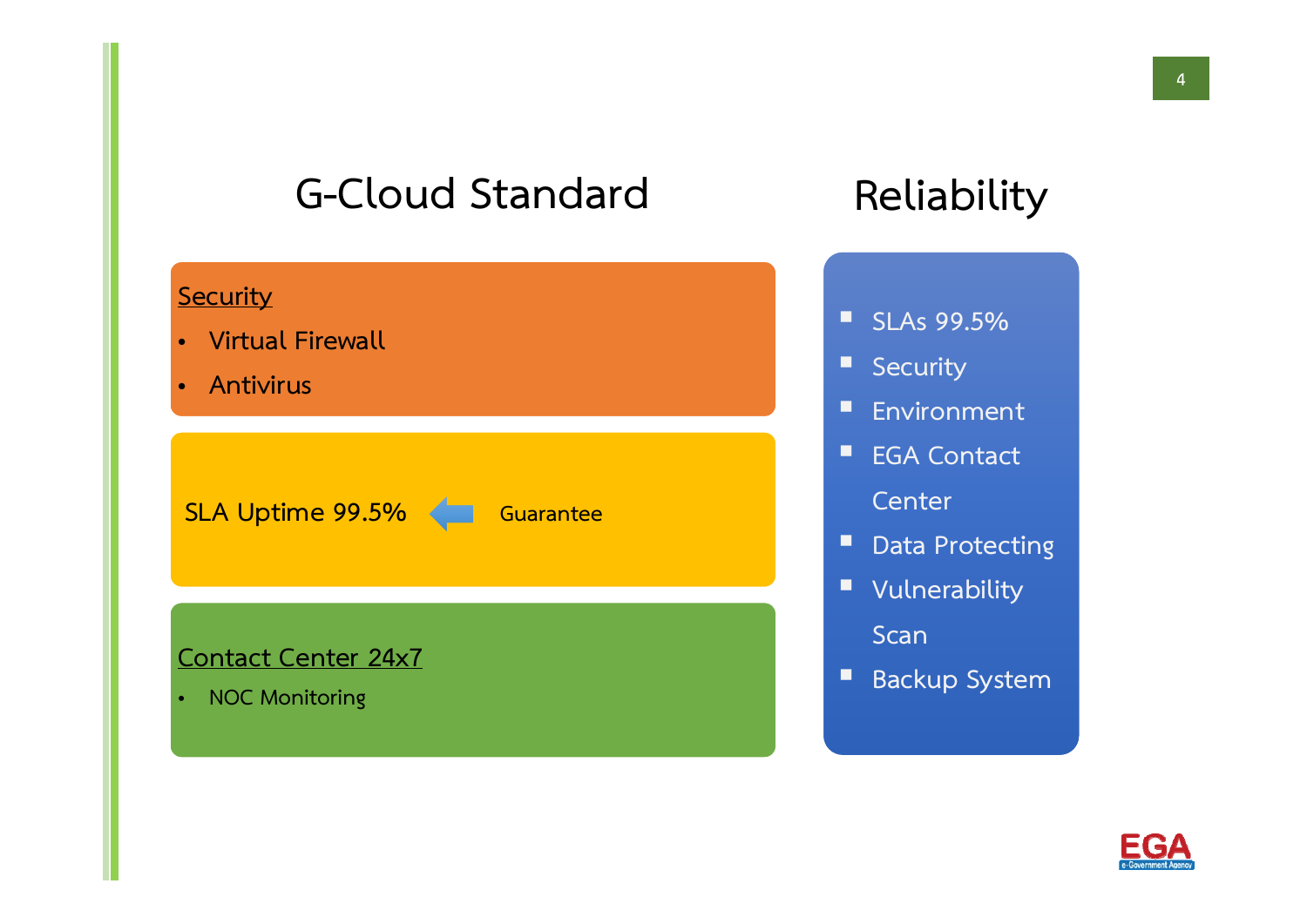### **Type of Service**

#### Operating System

Windows Server 2012







#### Database



#### Standard Package

• 2 vCPU, 4GB vMem, HDD 200GB

Customize Package



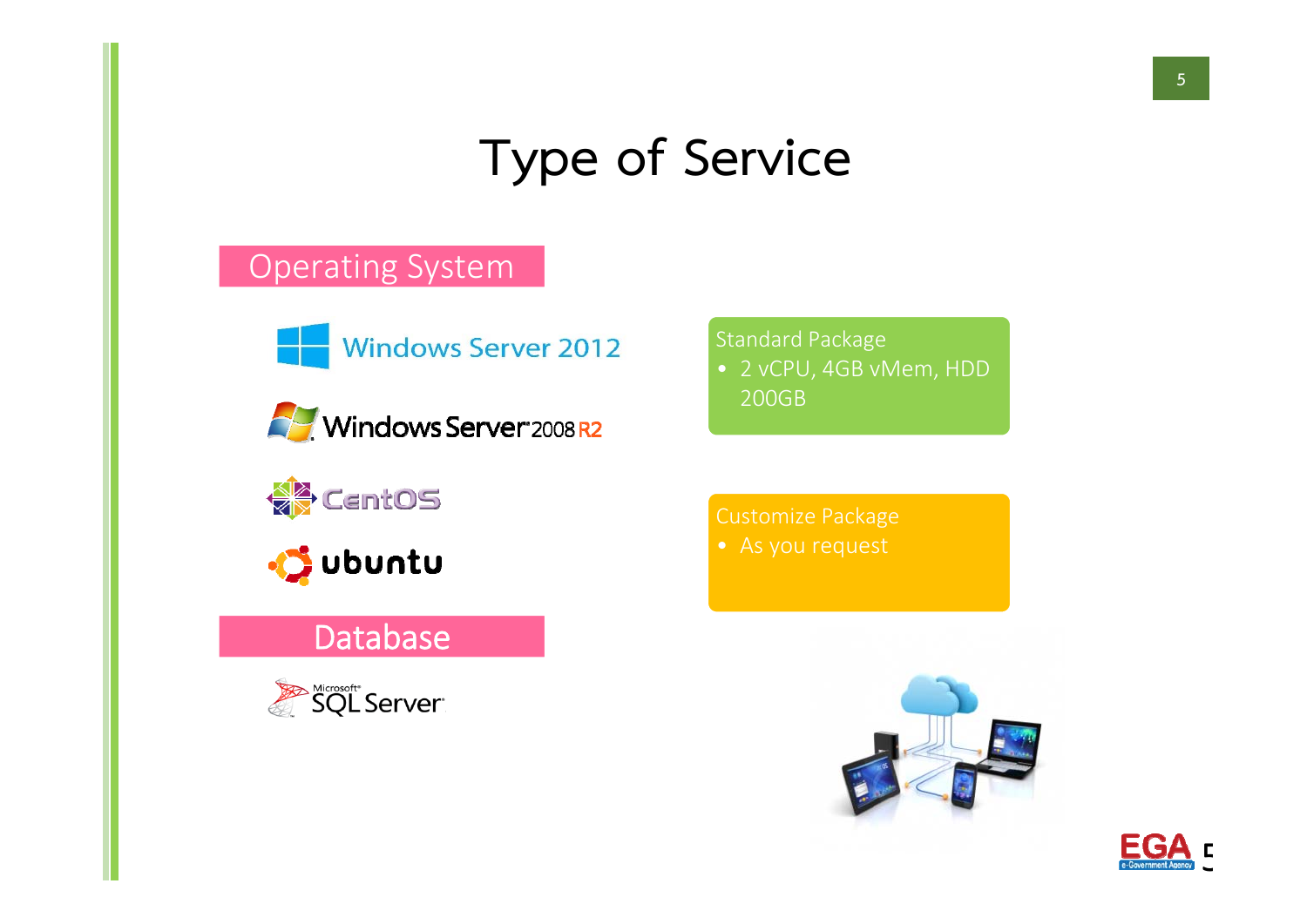#### **Is Government Ready for OpenStatck??**

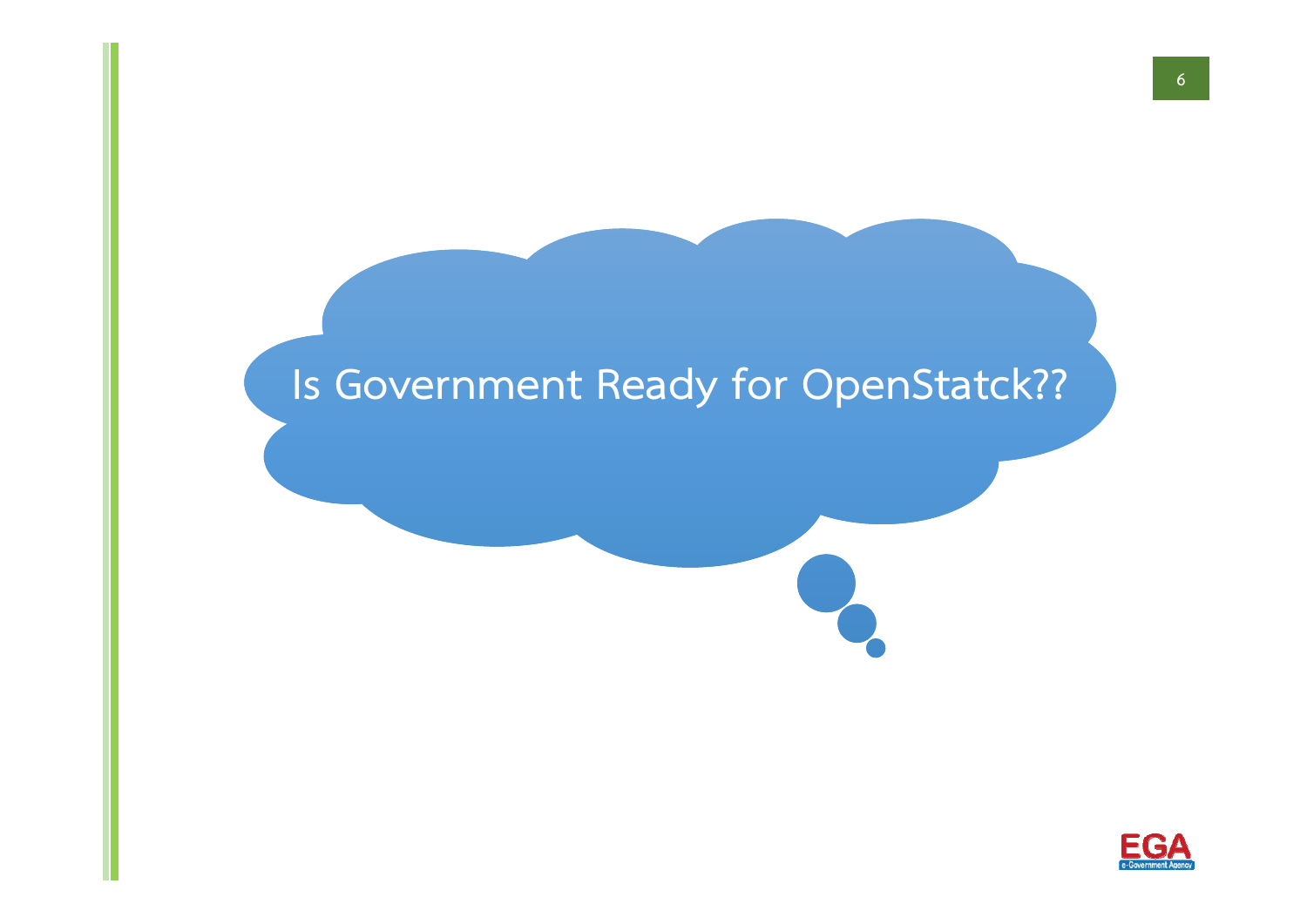#### **Cloud Roadmap**

Cloud-Native State: All are Cloud





- 2550 Cloud-Hosted: Expand more services
- Cloud-Optimized State: Reduced Backward compatible Agile 2561
- 2562 Cloud-Optimized State: Government Connected Cloud
- 2563 Cloud-Native State: All are Cloud

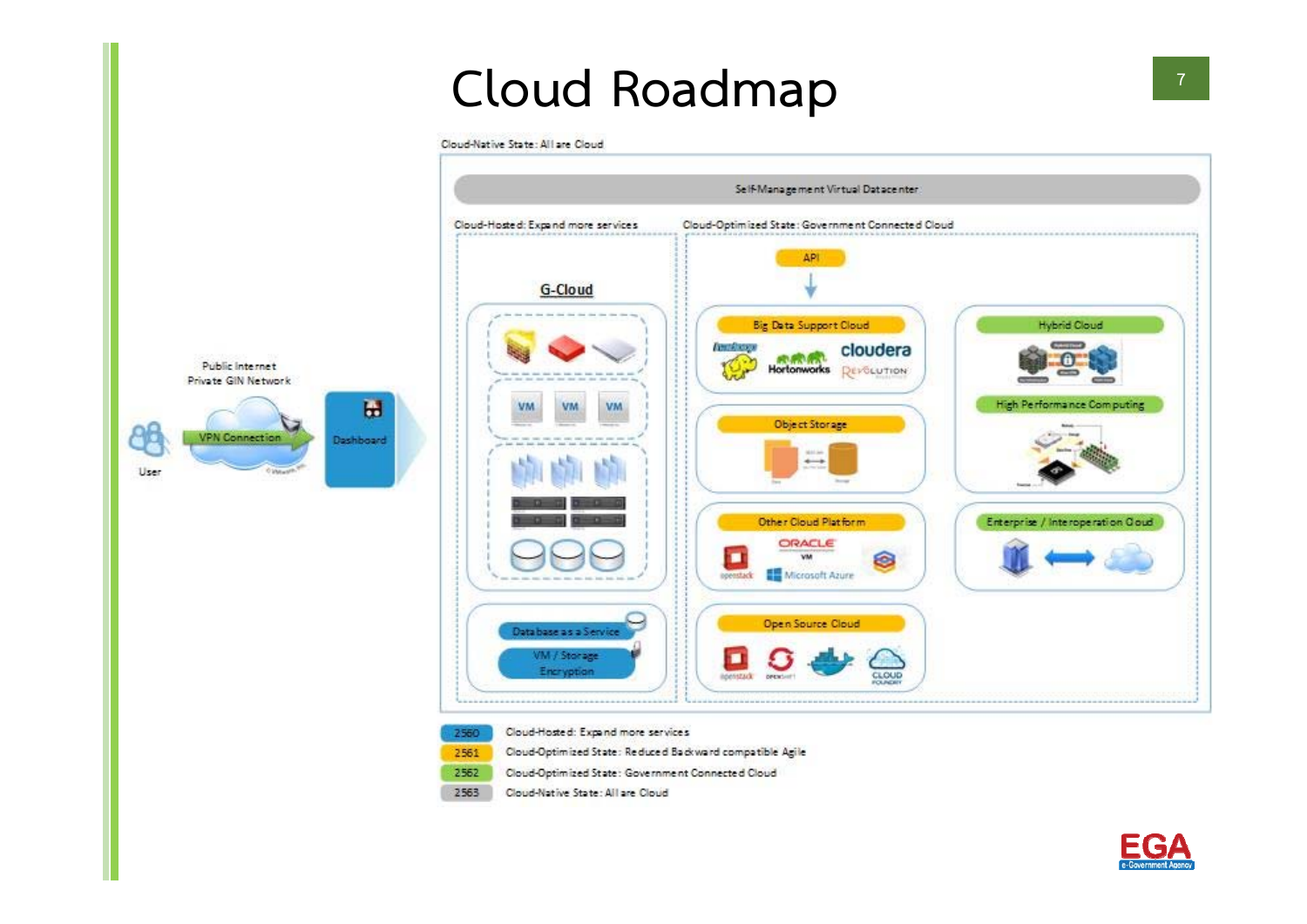#### **Benefits**

- $\bullet$  **Open-source and much more flexible and vendor-neutral cloud environment. As a result, we can lower our costs, avoid the risks of vendor lock-in, and add new capabilities and approaches much more quickly and easily.**
- **A complete solution. OpenStack already includes computing, networking, storage, and other essential cloud elements, already integrated and interoperable.**

•

 $\bullet$  **The best developers and engineers are already familiar with OpenStack. We just have to pick the staff.**

 $\bullet$  **Hardened, enterprise-class OpenStack solutions are now available from opensource leaders like RedHat, Mirantis, etc.**

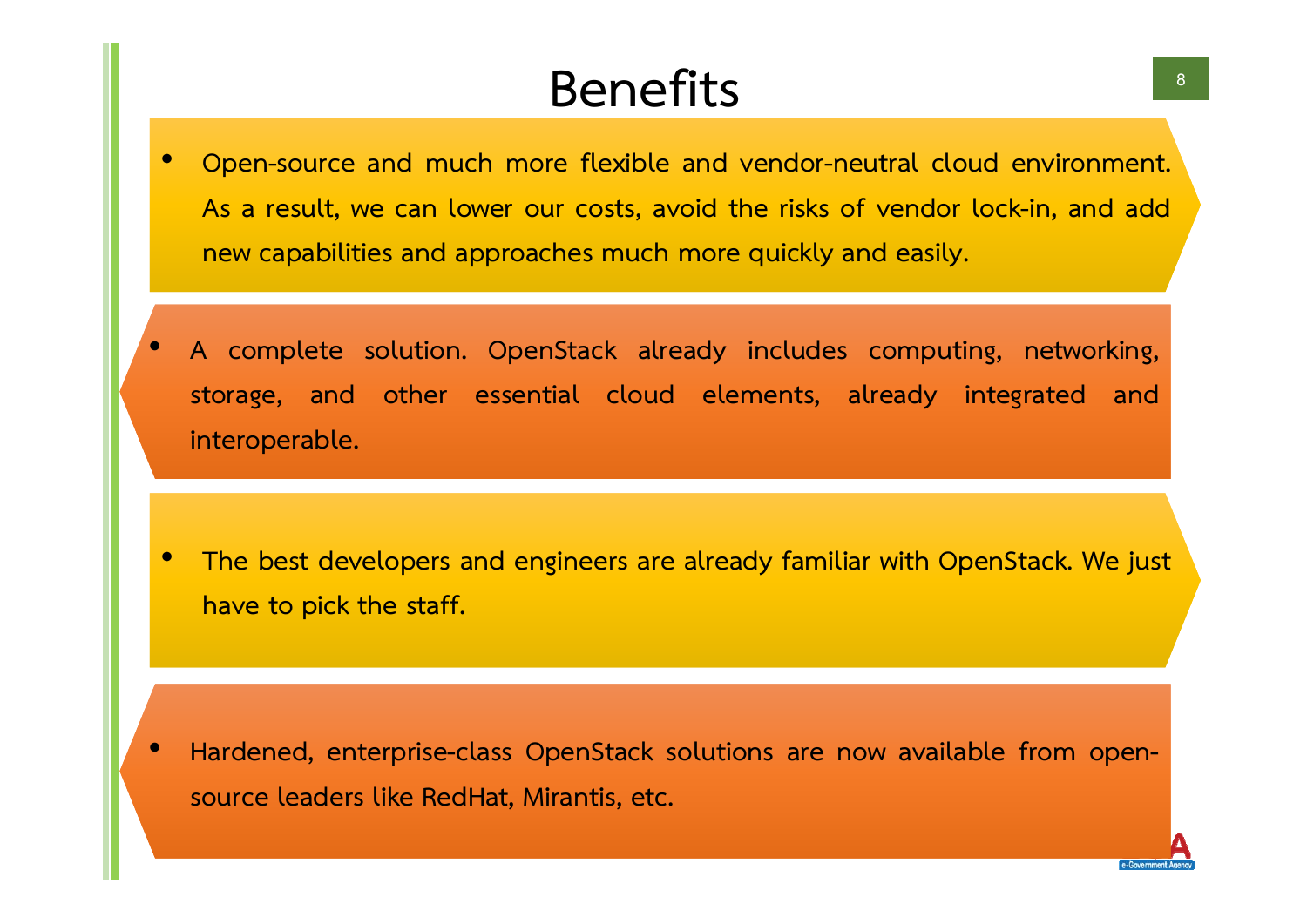#### **Concerns**

**Finding Experienced Software system engineers is still a challenge in Thailand.**

**High Turnover rate of staff.**

**Is OpenStack mature enough to compete with some commercial products like VmWare?**

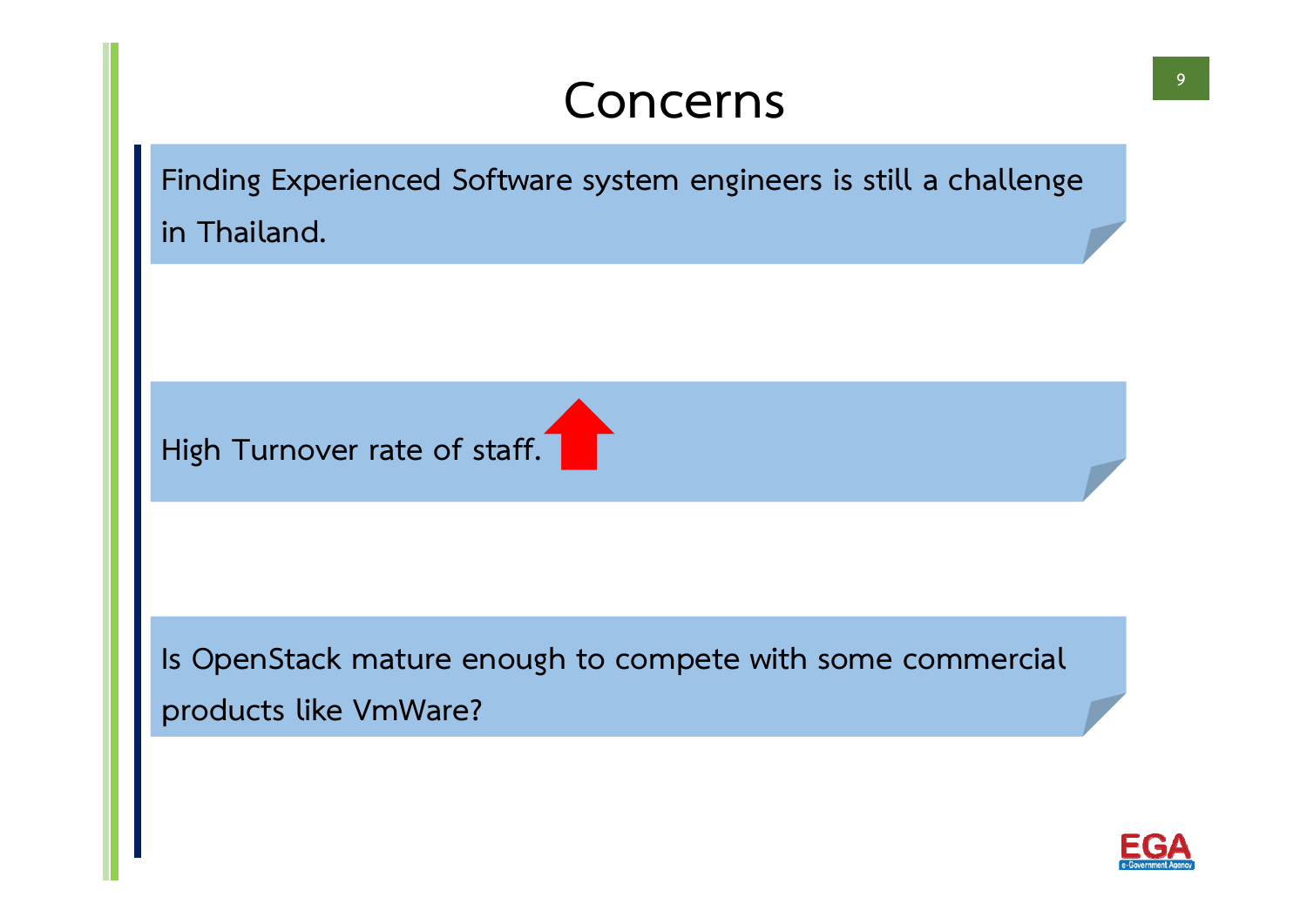#### **EGA OpenStack (Reloaded)**



 **Kick-start with the highly experienced team (engineers from the OpenStack companies) so that we can evaluate this approach quickly (configuration, migration, automation, etc.)**

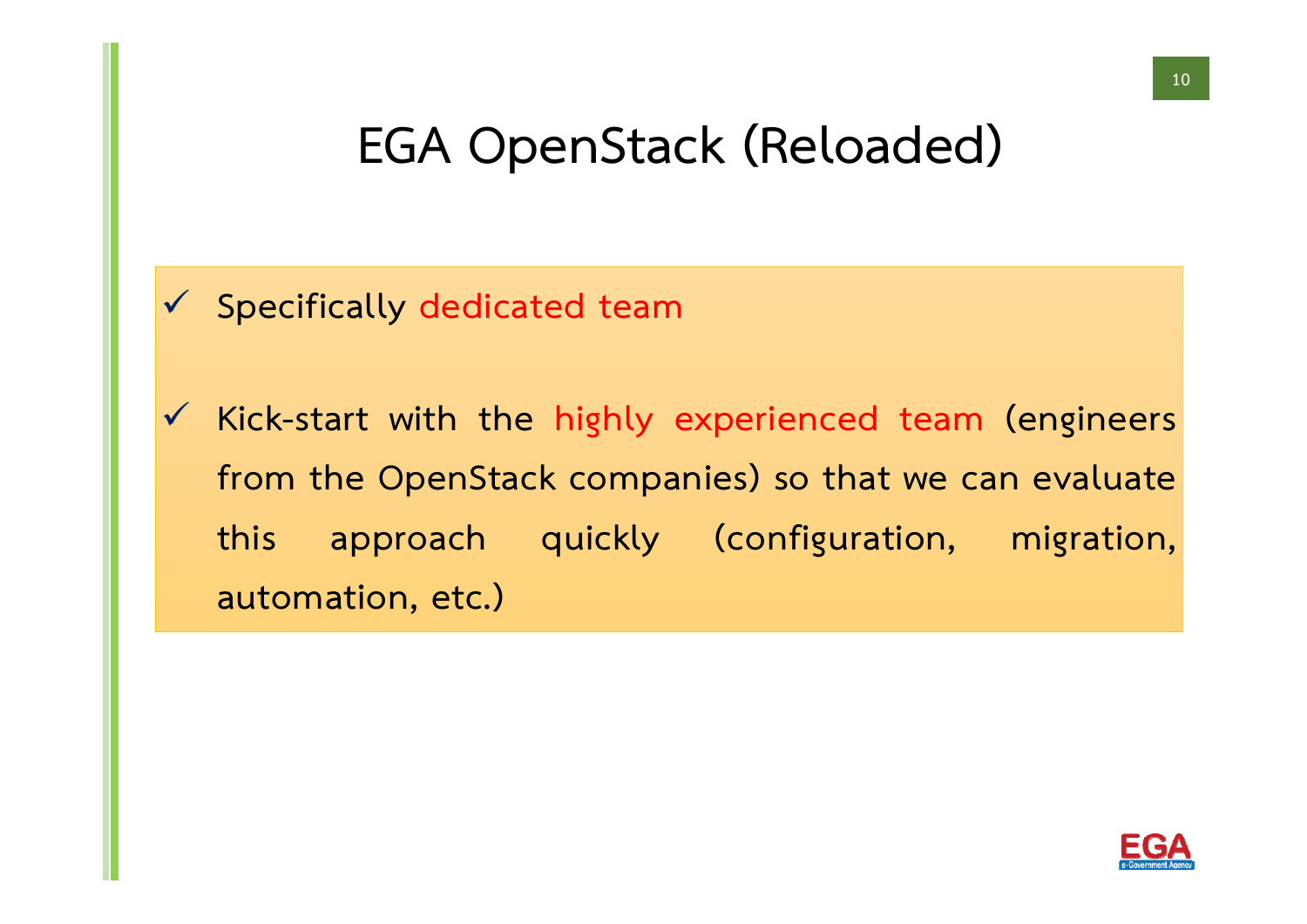#### **OpenStack for Infrastructure as a Service**



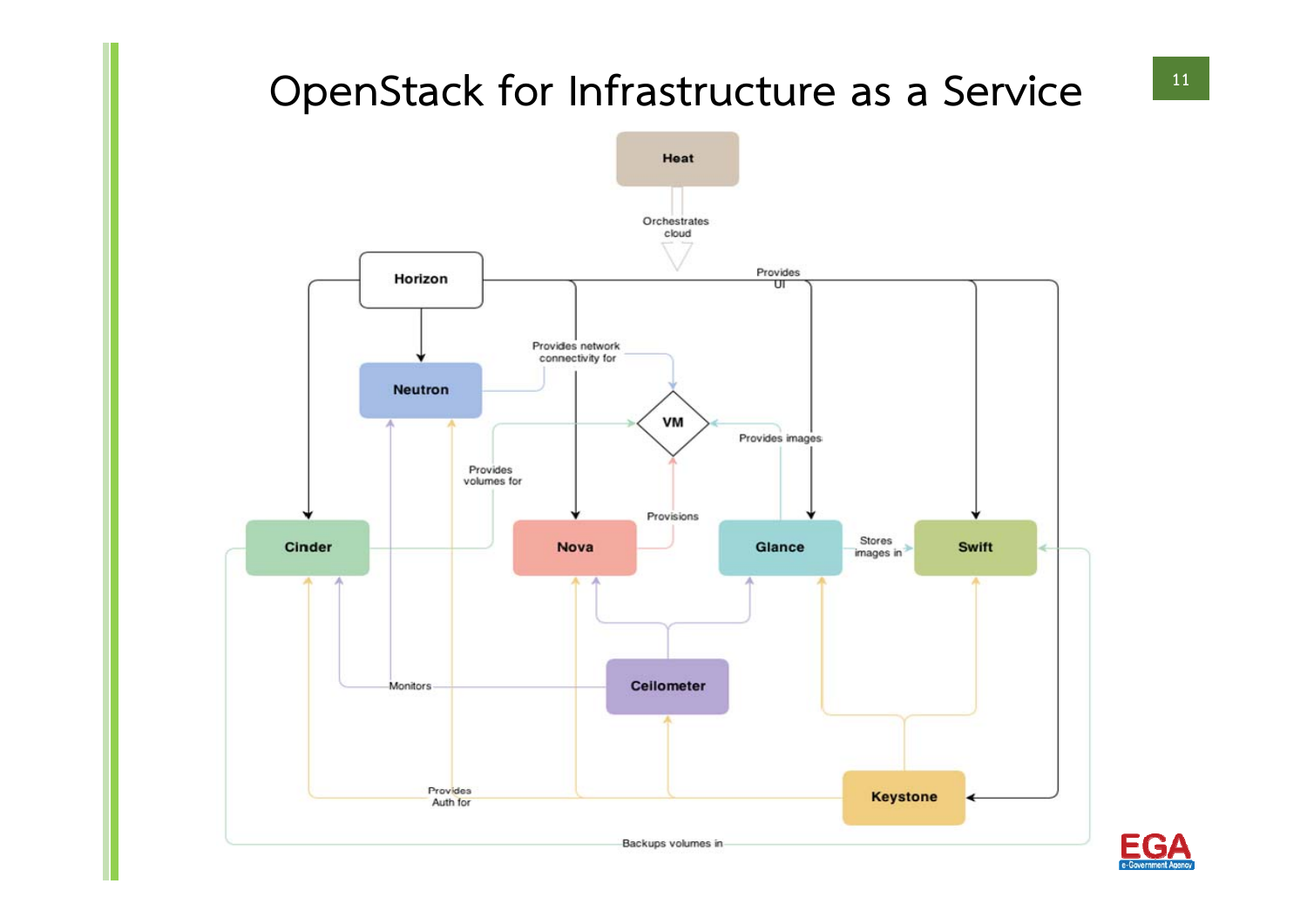### **OpenStack for Big Data**

#### **Big Data**

Using data processing model to process the data and transfer it become high value.



#### **Cloud Computing**

A shared resources infrastructure to support a flexible IT environment and fulfill the requirement on demand.



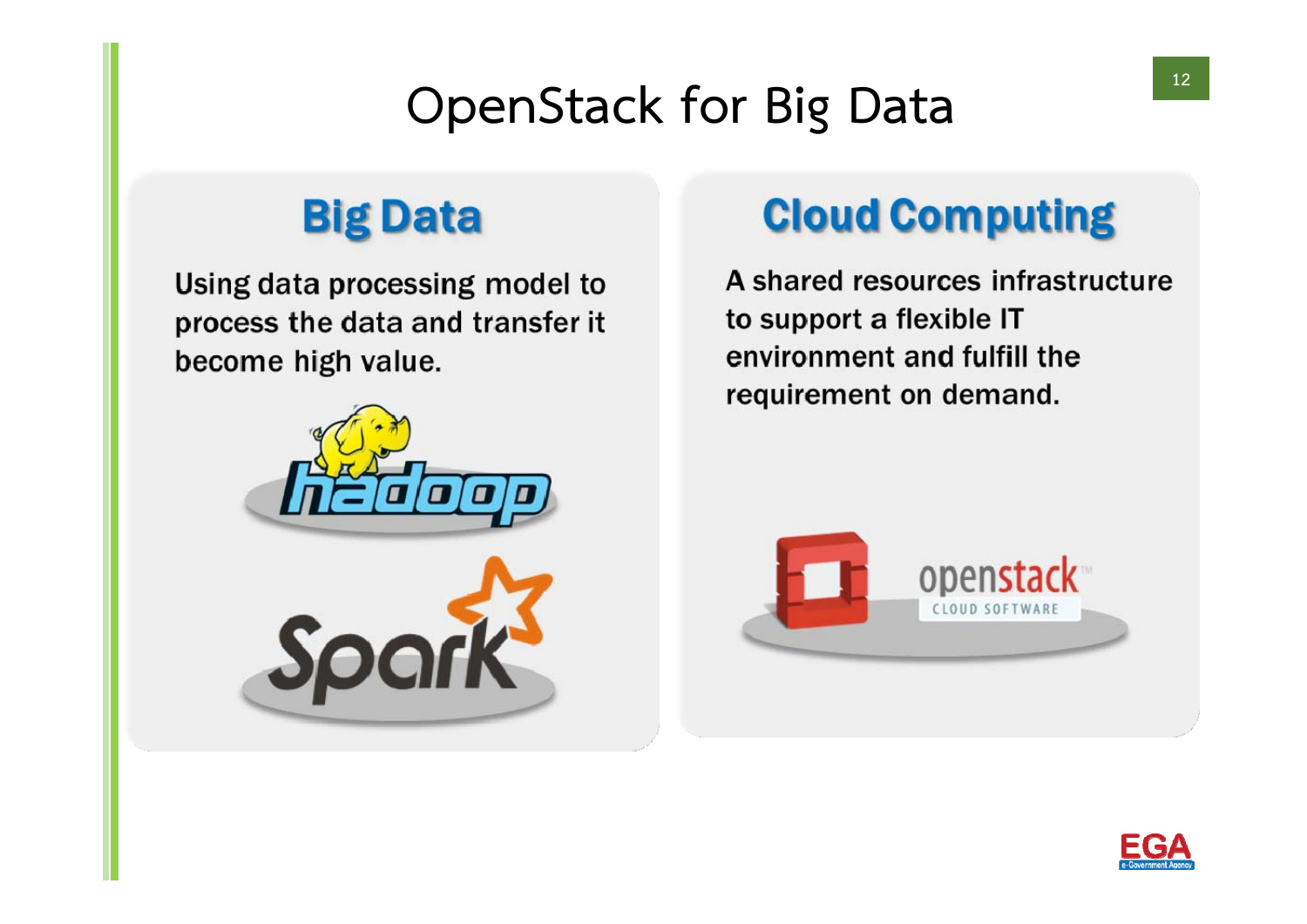### **OpenStack meets Hadoop**

*Most Companies using OpenStack cluster in their IT environment are* 

*also preparing another Hadoop cluster for Big Data analytics.*

- *Sahara is the antidote to bring Hadoop into OpenStack.*
- $\bullet$  *Sahara background*
	- **Basic Idea comes from Amazon Elastic MapReduce (EMR)**
	- **To provide users easily provisioning Hadoop clusters by specifying several**

**parameters**

**Analytics as a Service for data scientist or analyst**

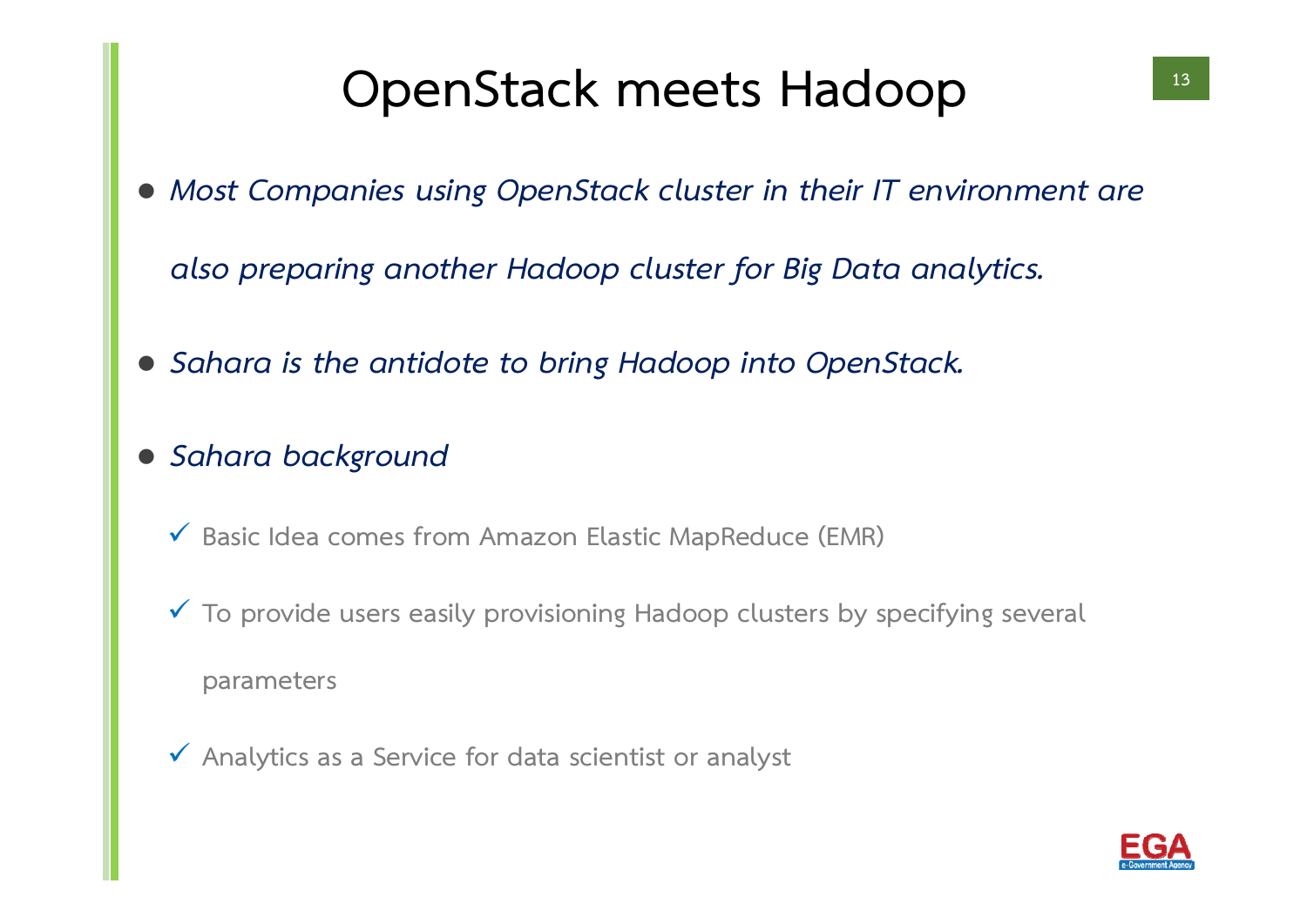### **Amazon EMR vs OpenStack Sahara**

| <b>Items</b>                | <b>Amazon EMR</b>                                                                                        | <b>Sahara</b>                                                                                             |
|-----------------------------|----------------------------------------------------------------------------------------------------------|-----------------------------------------------------------------------------------------------------------|
| <b>Cluster Provisioning</b> | Use EC2 (Create, Terminate, Clone, Resize)                                                               | Use Heat&Nova (Create, Terminate, Clone, Resize)                                                          |
| <b>Transient Cluster</b>    | Yes                                                                                                      | Yes                                                                                                       |
| <b>Hadoop Distribution</b>  | Amazon Hadoop v1.0.3 and v2.4.0<br>$\bullet$<br>MapR v2.1.3, v3.0.2, v3.0.3, v3.1.1, v4.0.2<br>$\bullet$ | Apache Hadoop v1.2.1 and v2.6.0<br>MapR v4.0.2<br>CDH $v5.3$ , CDH $v5.4$ (Liberty)<br>HDP v1.3.2, v2.0.6 |
| Application Installed*      | Hive, Pig, Hue, HBase, Spark, Impala, Ganglia, Hank                                                      | Hive, Pig, Hue, HBase, Spark, Impala, Key-value<br>store indexer, Solr, Sqoop                             |
| Data Source                 | HDFS, Object Storage (Amazon S3)                                                                         | HDFS, Object Storage (Swift), Manila (Liberty)                                                            |
| <b>Job Management</b>       | Yes (Using Steps)                                                                                        | Yes (Using Sahara EDP)                                                                                    |
| <b>Job Scheduling</b>       | Yes(Using Amazon Data Pipeline)                                                                          | Yes(Liberty)                                                                                              |
| <b>Data Flow Control</b>    | Yes(Using Amazon Data Pipeline)                                                                          | No(Planning)                                                                                              |
| <b>Hadoop HA</b>            | <b>HDFS HA</b>                                                                                           | HDFS HA(Liberty), Yarn HA(Liberty)                                                                        |
| <b>Health Monitoring</b>    | Yes(Including bandwidth, throughput, etc)                                                                | No(Planning)                                                                                              |

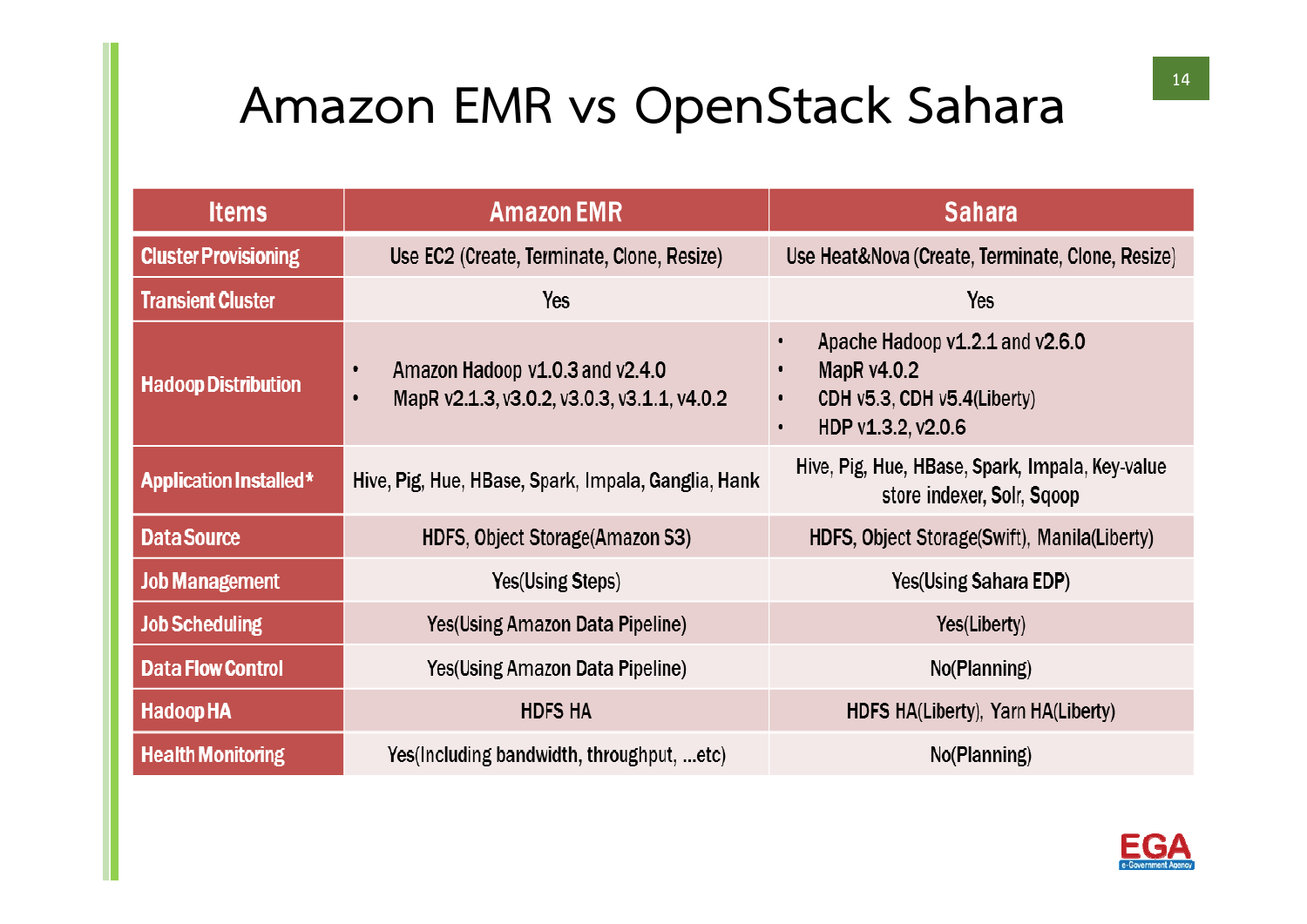### **Sahara use cases (1/5)**

#### **Data processing model (1/2)**



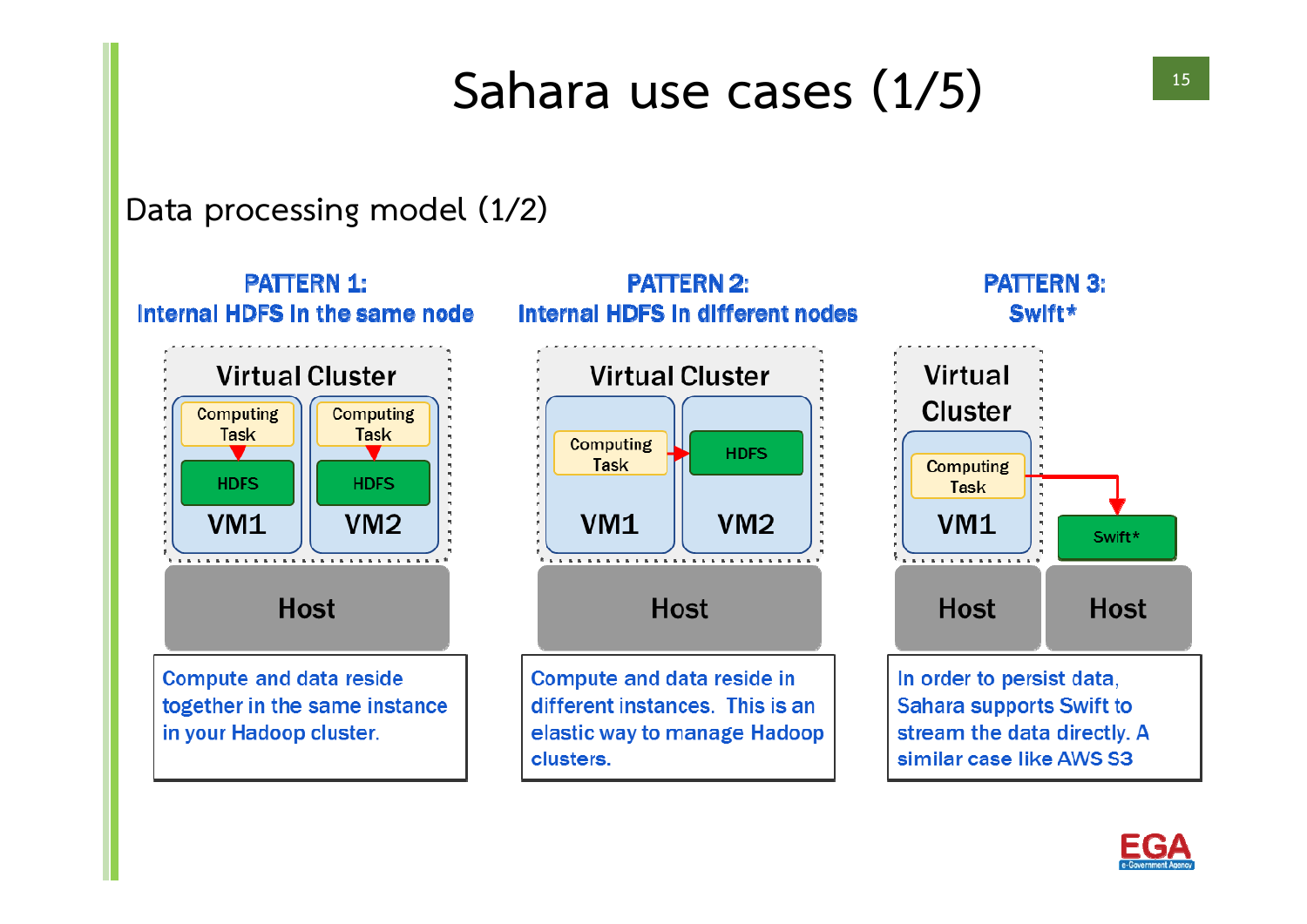### **Sahara use cases (2/5)**

**Data processing model (2/2)**

**PATTERN 4:** External HDFS via Manila\*



Sahara can support external HDFS by using the HDFS driver in Manila.



Use local storage in Hadoop and remote mount any type of file storage in Manila.



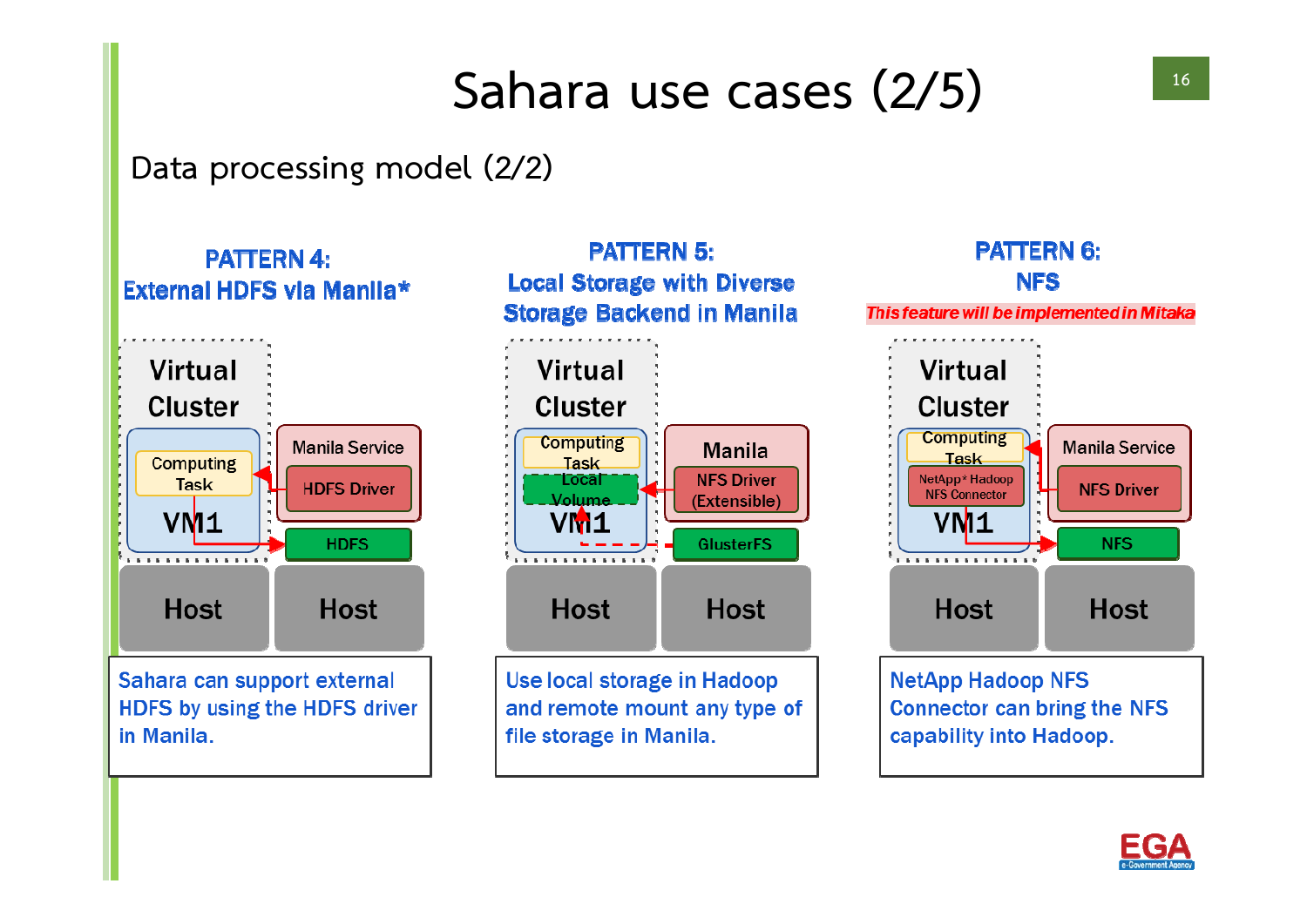### **Scenario 1: Set up data for persistent** • Requirements **Sahara use cases (3/5)**

Data must be stored in a persist storage

#### • Solutions

**For Pattern1&2, use HDFS as a data source and use Cinder as a persist storage backend**

**For Pattern 1&2, use HDFS as a data source with ephemeral and Swift as a back up storage** 

**For Pattern 3, use Swift as a data source and stream the data directly**

**For Pattern 4~6, use Manila as a data source and integrate with individual storage backend**

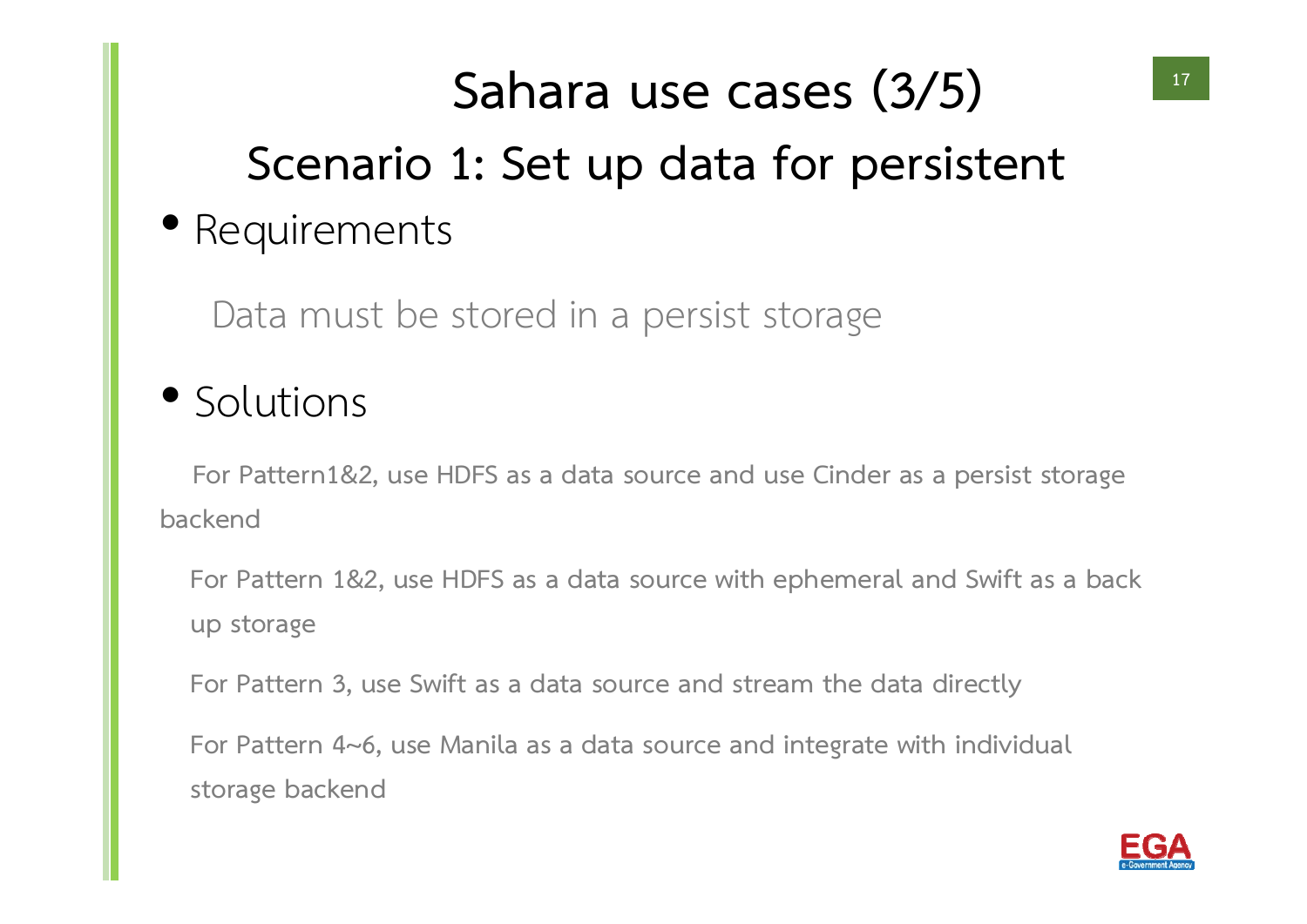### **Sahara use cases (4/5)**

#### **Scenario 2: Running a small task**

#### • Requirements

Customers may run a small task in secs, but to provision a cluster takes minutes

#### • Solutions

Running a long run cluster for small tasks. A long run cluster can use HDFS as a persist data store, but we still recommend to use Cinder or Swift as a backup storage

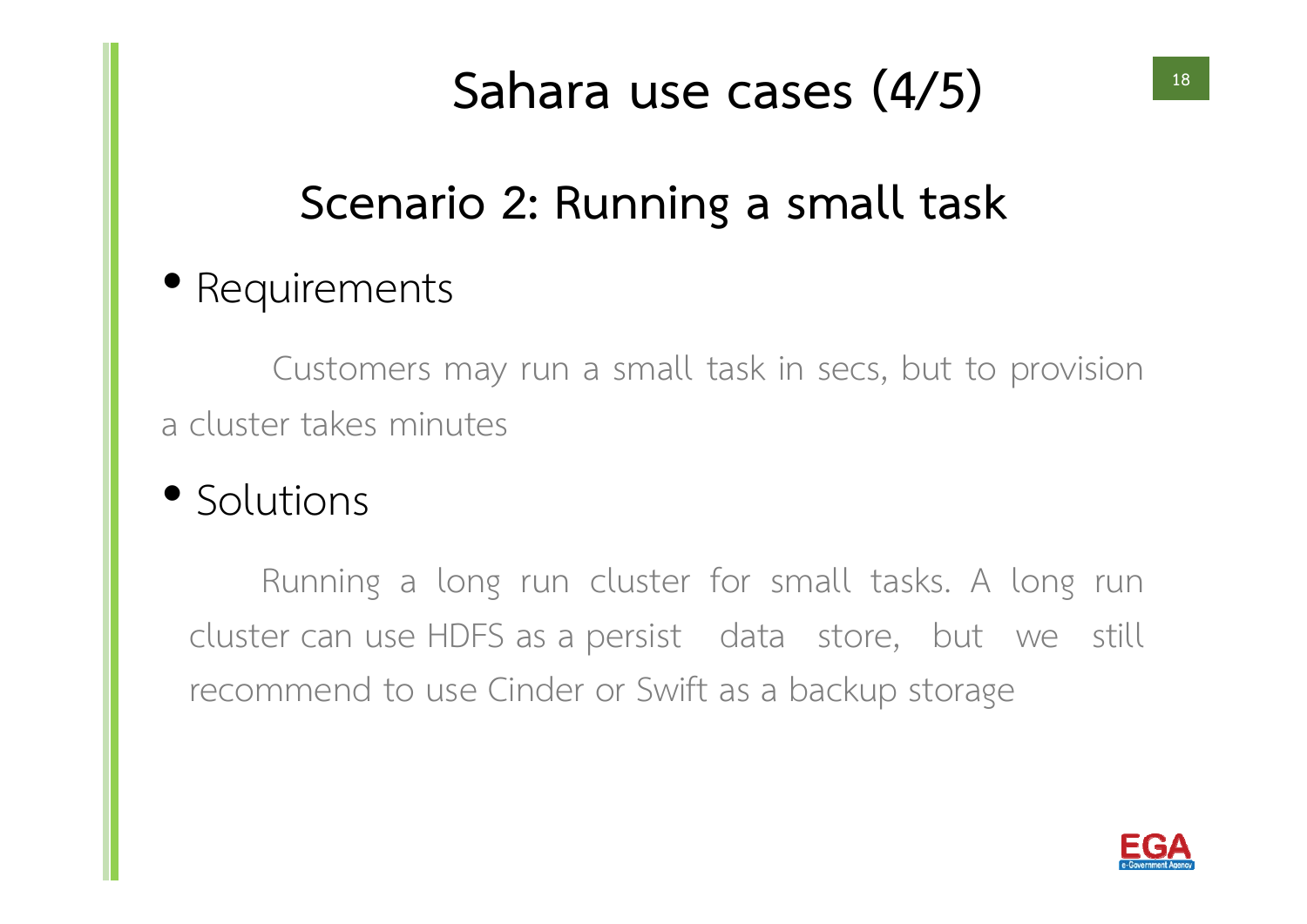### **Sahara use cases (5/5)**

#### **Scenario 3: Cloud storage integration**

#### • Requirements

Customers would like to leverage current cloud storage architecture like Ceph, Cinder, or Swift.

#### • Solutions

For Pattern 1&2, Cinder can be support as a HDFS data store

For Pattern 3 to integrate with Swift

Use Pattern 4~6 to integrate with Ceph or Other storage type